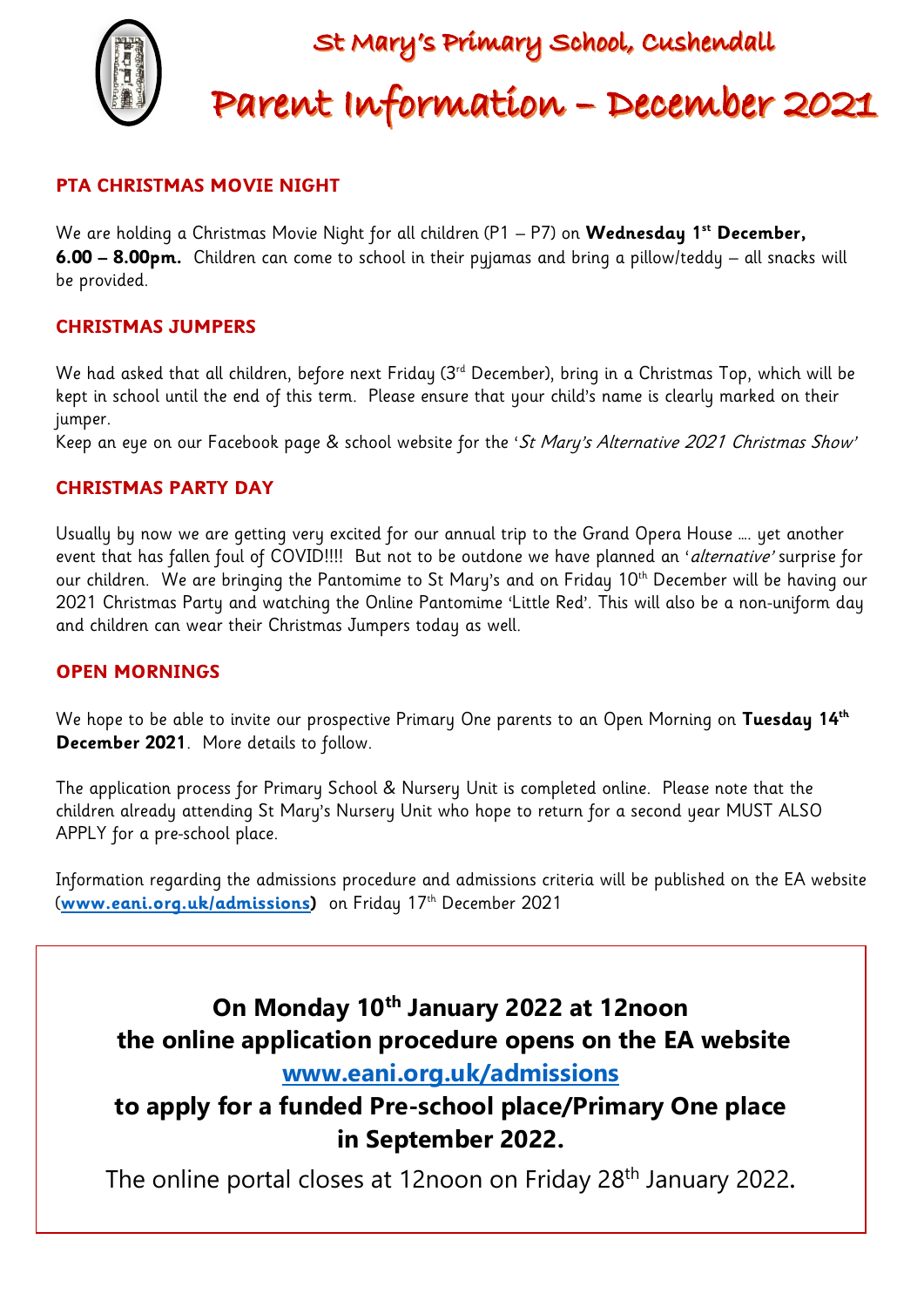#### **'ALTERNATIVE' CHRISTMAS LUNCH**

Our school Christmas lunch will be on Wednesday 15<sup>th</sup> December. This will be a non-uniform day and the children can wear their Christmas Jumper (which will already be in school). School will close after lunch at:

| 1.00pm | - | P1, P2, P3, P4 |
|--------|---|----------------|
| 1.15pm | - | P5, P6, P7     |

Please ensure if you want your child/children to have the Christmas lunch, that their Menu is completed and returned to school on Monday 13<sup>th</sup> December.

#### **CHRISTMAS CARDS & PRESENTS**

As reported in the PTA Newsletter this year we are requesting that instead of buying teacher presents you consider making a donation to 'School Funds'. These will be completely anonymous and of no set value but will help to provide funds for new IT equipment for St Mary's.

#### **CHRISTMAS SHOEBOX COLLECTION**

Many thanks to everyone who donated to our annual charity. This year we collected 64 shoeboxes which will be distributed to those who are most in need this Christmas.

#### **ST MARY'S WEBSITE & FACEBOOK PAGE**

Please remember to regularly check our website – [www.stmaryspscushendall.com](http://www.stmaryspscushendall.com/) and Facebook Page to keep up to date with everything that's going on in our Primary School and Nursery Unit.

#### **CAR PARKING AT THE SCHOOL GATE**

Could all parents please observe the No Parking lines at the school gate. It is becoming increasingly dangerous for the children crossing the road. Please park your car and come and collect your children at the school gate. As always please adhere to the Social Distancing Guidelines and ensure you wear a face covering. Thanks for your co-operation in keeping our children and staff safe.

#### **EMAIL**

Please ensure we have your most up to date contact information on file and continue to regularly check your emails (including junk folder), ALL CORRESPONDENCE will be sent to you via email at this time.

As always, if you have any concerns regarding your child/children please feel free to contact me at any time.